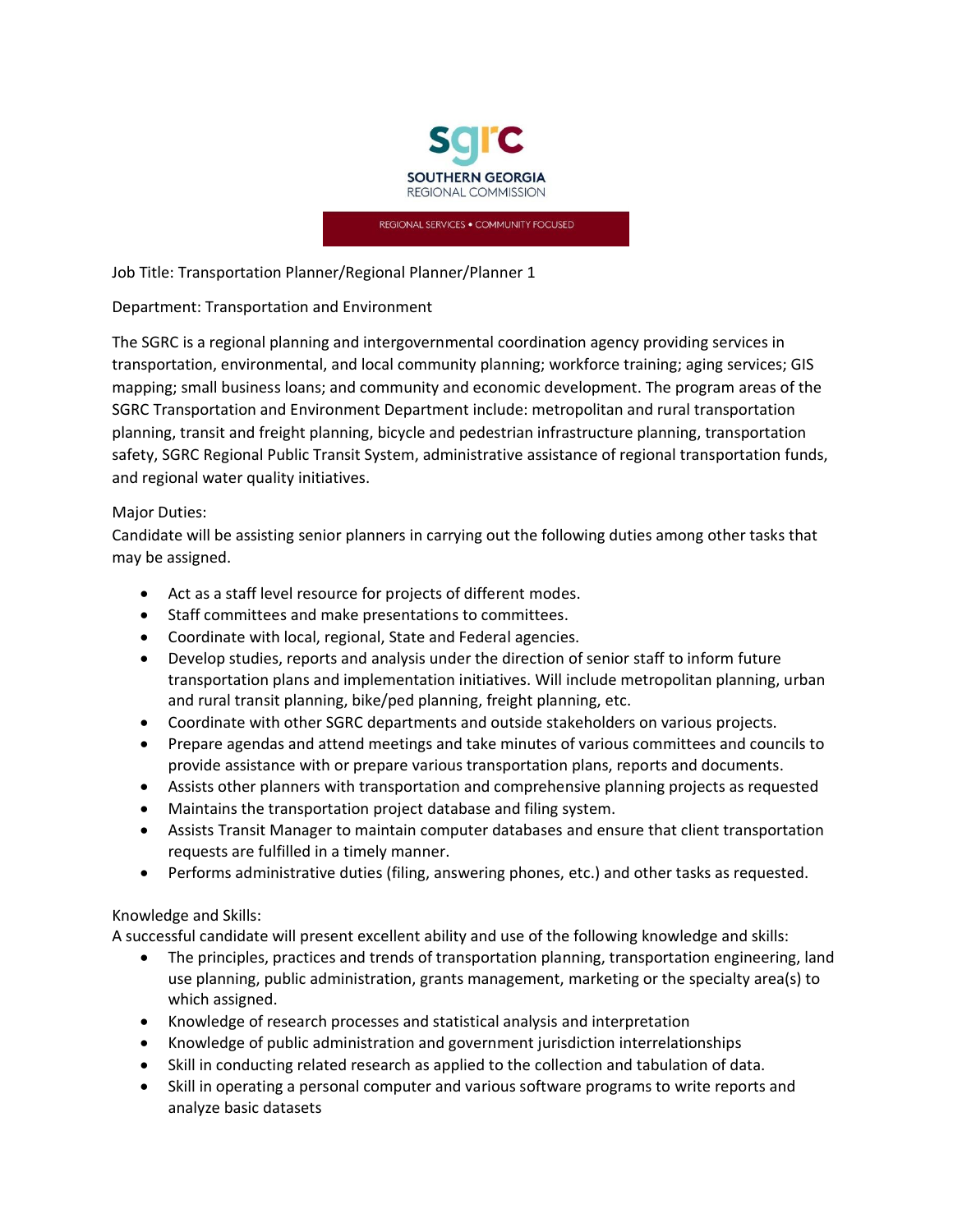- Skill in operating standard office equipment
- Skill in oral and written communication and interpersonal relations
- Knowledge, skill, and proficiency in GIS.

#### ABILITY TO:

- Collect, analyze, interpret, organize and present technical statistical data and related information pertaining to transportation planning programs.
- Prepare concise written reports, plans, correspondence and resolutions.
- Implement decisions of transportation policy-making bodies.
- Mark effective oral presentations to committees.
- Prepare charts, maps and other graphic presentations.
- Act as staff resource for one or more transportation projects or modes.
- Establish and maintain cooperative working relationships with co-workers, the public, including specific advocacy groups, and local, regional, State and Federal agency officials.
- Provide services to the public in a courteous and effective manner.
- Participate cooperatively and effectively as a contributing team member.
- Produce acceptable work commensurate with the level of appointment within assigned timeframes.
- Learn to input, access and analyze data using a computer.

SUPERVISORY CONTROLS: The Transportation and Environmental Director and other Senior Planners assign work in terms of general instructions and provides guidance throughout the project as necessary. The supervisor reviews completed work for compliance with procedures and the nature and propriety of the final results.

GUIDELINES: Guidelines include various local government Comprehensive Plans, applicable state and federal codes, laws, and regulations. These guidelines require judgment, selection, and interpretation in application of relevant contracts, and SGRC/Valdosta-Lowndes Metropolitan Planning Organization procedures, roles and responsibilities.

COMPLEXITY: The work consists of varied duties in planning, coordination, and administration. The volume of work contributes to the complexity of the position.

SCOPE AND EFFECT: The purpose of this assignment is to provide professional planning support for member governments and assist with other transportation planning activities. Successful performance contributes to an improved quality of life for area residents within the region and compliance with applicable laws and regulations.

## PERSONAL CONTACTS:

Contacts are typically with co-workers, representatives of member governments, relevant state and federal agency officials, and the general public.

## PURPOSE OF CONTACTS:

Contacts are typically to give and exchange information, provide services, and resolve problems.

PHYSICAL DEMANDS: